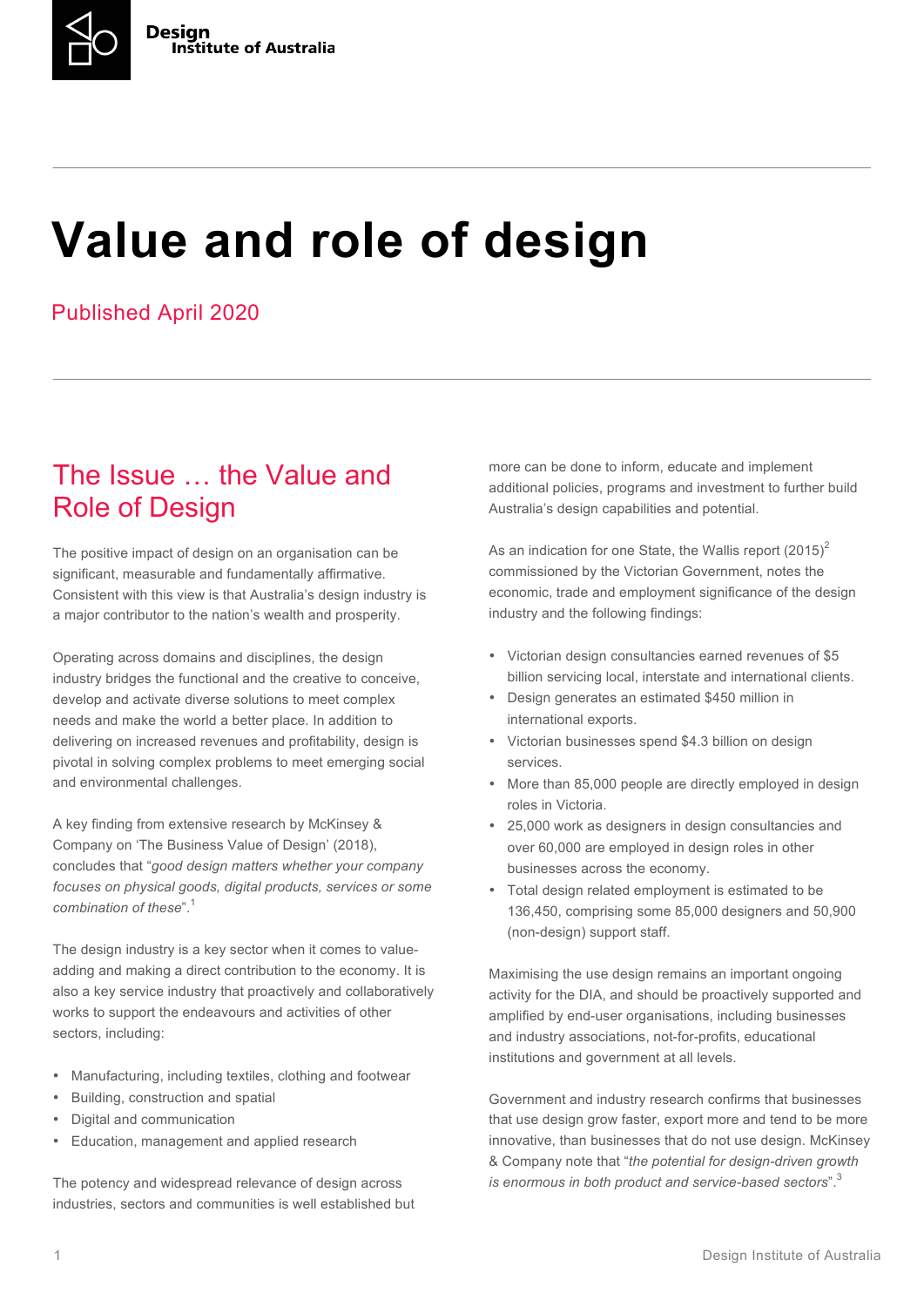The value and role of design is further highlighted by its essential position as a vital tool in developing and delivering the Fourth Industrial Revolution (4IR). Design has and will continue to translate concepts, ideas and briefs into innovative products, services, buildings and spaces, and this includes all areas of digital design and communications.

For example, according to the Victorian Government approx 6,100 design consultancies contribute \$6.3billion annually to the State economy. And an estimated 98,700 people are employed as designers however two thirds are working in non-design practices, hiding its integral value.

This policy statement on the value and role of design seeks to underscore the need for expansion, extension and enhancement that results in increased engagement of the Australian design industry and its contribution to responsible prosperity.

### The Need for Reform

It is core to DIA policy to work collaboratively with other key stakeholders to address these imperatives and further amplify Australia's design excellence locally, regionally and internationally.

The ongoing imperative is to continue to proactively build capabilities, boost competitive advantage, better engage endusers of the design industry, and improve design literacy across the community.

The DIA will:

- work closely and collaboratively with its members to further advocate the value and role of design to key decisions makers in government, industry and education;
- conduct regular research to quantify the economic, social and environmental contribution of the design industry;
- develop and implement a targeted communications campaign to better inform, educate and engage senior government officials and MPs on the value and role of the Australian design industry;
- develop and implement a targeted communications campaign to better inform, educate and engage the media, including journalists, editors, producers and presenters;
- develop and implement education initiatives to better inform procurement professionals to recognise and purchase Australian designed products and services;
- participate in trade missions to proactively promote Australian designed products and services;
- work closely with tertiary education institutions to share professional and market intelligence that aligns with current and future curriculum development;
- continue to conduct high quality professional development and training programs to further improve professional standards, increase competencies and enhance overall excellence of the design industry; and
- continue to host and promote awards programs that recognise and acknowledge Australia design excellence across all domains and disciplines.

The DIA also recommends the following actions:

- Federal, State and Territory Governments should ensure that the value and role of the Australian design industry is both acknowledged and harnessed as part of the policy development process across all relevant portfolios, departments and agencies.
- Federal, State and Territory Governments should adjust their procurement process for products and services to ensure that Australian design businesses and end-users of Australian designers are given preferential purchasing status.
- The Australian Academy of Technology and Engineering should acknowledge and include the Australian design industry as part of its policies and programs.
- Other?

**As a priority, the DIA is calling on Federal, State and Territory Governments to increase investment and support that can help grow and expand the widespread adoption of design across all sectors and industries in Australia.**

#### The Benefits of Change

The specific benefits of promoting and supporting the value and role of the Australia design industry cover several key measures, including: